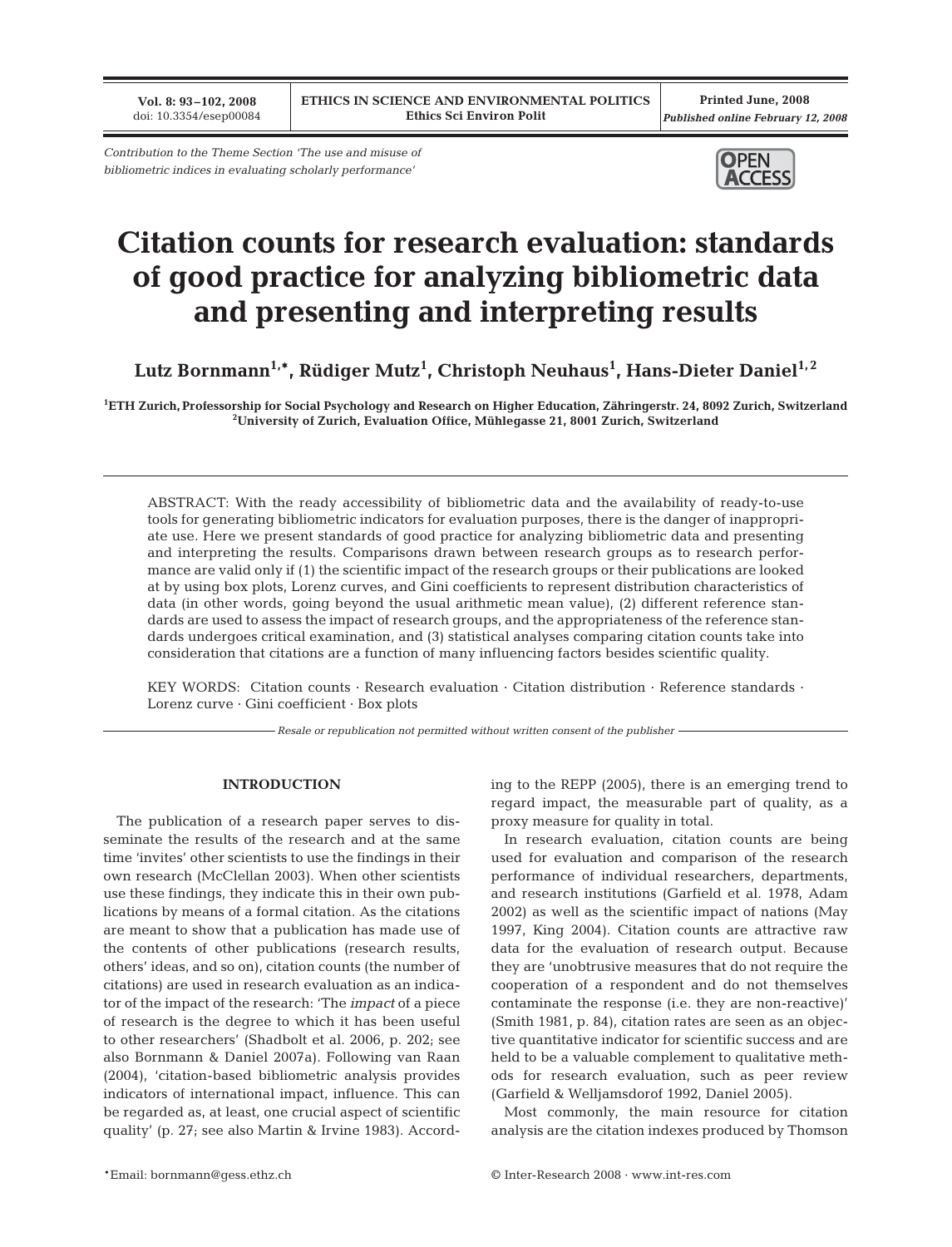Scientific (Philadelphia, Pennsylvania, USA). For many years, the citation indexes had a unique position among bibliographic databases because of their multidisciplinary nature and indexing of cited references. For this reason, the Thomson Scientific citation indexes provide an obvious starting point in assessing research performance. However, their coverage is restricted to a set of mainly internationally oriented journals, with the exception of some highly-cited book series and conference proceedings. While these journals tend to be the highest-impact peer-reviewed journals (according to Shadbolt et al.'s 2006 definition, cited above), they represent only a fraction of scientific work that is documented. Consequently, citation analysis based on the Thomson Scientific citation indexes is less applicable in fields such as computer science, engineering, and mathematics, where the journal literature plays an inferior role in the scholarly communication system (Moed 2005).

However, Thomson Scientific is no longer the only database offering citation indexing. Recently, discipline-oriented databases such as Chemical Abstracts (Chemical Abstracts Services), MathSciNet (American Mathematical Society), and PsycINFO (American Psychological Association) have enhanced their records with cited references. New abstract and citation databases such as Scopus (www.scopus.com; Elsevier), Google Scholar (http://scholar.google.com/), and Cite-Seer (http://citeseer.ist.psu.edu/) have emerged (for an overview, see Neuhaus & Daniel 2008). The availability of citation data in additional bibliographic databases opens up the possibility of extending the data sources for performing citation analysis, and particularly for including other document types of written scholarly communication, such as books, chapters in edited books, and conference proceedings. The inclusion of other document types may contribute to the validity of bibliometric analysis when evaluating fields in which the internationally oriented scientific journal is not the main medium for communicating research findings (Moed 2005).

Whereas in the past only specialists were able to work with the bibliometric data from different databases, Thomson Scientific and other providers have recently begun to offer ready-to-use tools with which users can quite easily generate bibliometric indicators for evaluation purposes (Weingart 2005, Steele et al. 2006). 'A recent trend which has raised some concern is the increased application of 'amateur bibliometrics' (REPP 2005, p. 6). 'The 'danger' is … organizations greedy to buy ready-to-go indicators without any competence to understand what is measured. It is my experience that authoritative persons in organizations still cultivate the unreasonable "please press the button and I have the numbers that I want to have" mentality'

(van Raan 2005a, p. 133–134). It is for this reason that we present here standards of good practice for the analysis of bibliometric data and for presentation and interpretation of the results that should be adhered to when assessing and comparing the research performance of research groups. Only when the following standards are met can valid statements be made as to the output of research groups:

(1) Bibliometric analyses for evaluation and comparison of research performance usually use the arithmetic mean value as a measure of central tendency (Kostoff 2002, van Raan 2004). That means that the more frequently the publications of a research group are cited on the average over all publications, the higher the group's performance is rated. But there are dangers in the use of this measure: in the face of nonnormal distributed citation data, the arithmetic mean value can give a distorted picture of the kind of distribution. Furthermore, there is huge empirical evidence that a small number of researchers account for a large proportion of the total research output. 'Thus, average figures do not say much about the small core of highly productive researchers on whom so much of the total research effort rests. Thus, rather than simply computing departmental mean performance scores, one might gain more by identifying the prolific researchers' (Daniel & Fisch 1990, p. 358). In 'Explorative data analysis in bibliometrics' below, we present statistical tools of explorative data analysis (Tukey 1977) that should be used to describe the distribution of data in bibliometric analyses.

(2) How frequently the publications of a research group have been cited says little on its own (see Schubert & Braun 1996, Kostoff 2002). The publication activity and citation habits of different scientific disciplines are too varied to allow evaluation of research success on the basis of absolute numbers. Rather, the assessment of research performance is relative to a frame of reference in which citation counts are interpreted. The comparison with reference standards makes it possible to assign meaning to citation counts and to place them in an adequate context. According to Schubert & Braun (1996), there are basically 3 approaches to setting reference standards for the comparative assessment of research performance. Reference standards may be established on the basis of (a) fields of research, (b) journals, or (c) related records. The evaluation of the relative research performance of a research group (as compared to other research groups) depends decisively on the selection of an appropriate reference standard (see 'Reference standards' below).

(3) Eugene Garfield, the founder of the Institute of Scientific Information (ISI, now Thomson Scientific) already pointed out in the early 1970s that citation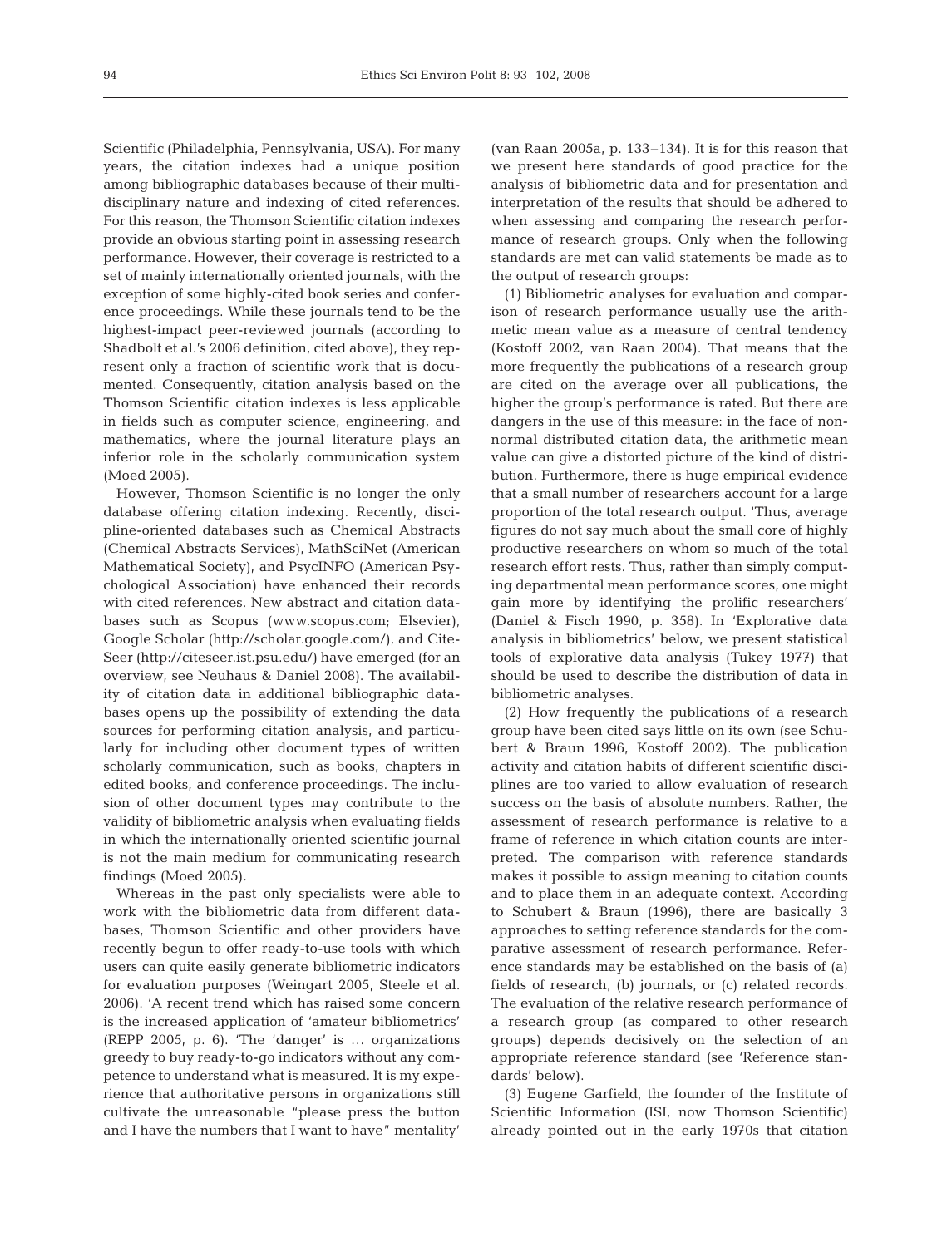counts are a function of many variables besides scientific quality (Garfield 1972). Since then, a number of variables that generally influence citation counts have emerged in bibliometric studies that must be considered in the statistical analysis of bibliometric data. Lawani (1986) and other researchers established, for example, that there is a positive relation between the number of co-authors of a publication and its citation counts: a higher number of co-authors is usually associated with a higher number of citations. Based on the findings of these bibliometric studies, the number of co-authors and other general influencing factors that are mentioned in 'Citations depend on many factors' below should — whenever possible — be controlled in the statistical analysis of bibliometric data.

# **EXPLORATIVE DATA ANALYSIS**

Prior to conducting every statistical analysis of data, the question of the level of measurement (e.g. categorical, ordinal) must be clarified. The data used in bibliometric studies are counts (van Belle et al. 2004, Ross 2007). These counts result from the collapsing of repeated binary events (cited or not) on subjects (articles) measured over some time period to a single count (for example, number of citations of an article). Counts are therefore integer values that are always greater or equal to zero. The Poisson distribution, unlike the normal distribution (symmetric Gaussian probability distribution, or bell curve), is often used to model information on counts, especially in situations where there is no upper limit on how large an observed count can be. These increments of variable *y* are Poisson distributed with expectation  $E(y) = \lambda$  and variance  $\lambda$ . A mean of  $\lambda = 2$  means that per time period, 2 citations occur on average. Because with a Poisson distribution the mean equals the variance, a quick test reveals whether the data are Poisson distributed (mean/variance  $\approx$  1.0). Because bibliometric analyses are used to evaluate individual researchers or research groups at a certain point in time, it is the cumulative or mean citation counts of their publications for a certain particular time interval. These aggregated data are no longer Poisson distributed (compounding distribution). For this reason, in bibliometric analysis the negative binomial distribution is recommended (Schubert & Glänzel 1983). In view of the non-normal distributed citation data, examining only the arithmetic mean value under the assumption of a normal distribution can lead to a distorted picture of the citation frequencies when comparing different research groups. Taking the example of bibliometric analysis of the publication activity of research groups within the Department of Biochemistry at the University of Zurich (see Table 1), we can

| Table 1. Descriptive statistics for the bibliometric analysis        |
|----------------------------------------------------------------------|
| (citation counts) of 5 research groups in a biochemistry             |
| department. $N_{res}$ : number of researchers; $N_{art}$ : number of |
| articles; M: mean citation counts of articles; VAR: variance;        |
| Mdn: Median; $M_{\rm est}$ : M-estimator                             |
|                                                                      |

| Research<br>group | $N_{res}$ | $N_{\rm art}$ | М    | VAR  | Mdn  | $\rm M_{est}$ |
|-------------------|-----------|---------------|------|------|------|---------------|
| 1                 | 3         | 34            | 23.1 | 329  | 21.0 | 21.4          |
| $\overline{2}$    | 8         | 30            | 15.4 | 560  | 8.5  | 11.6          |
| 3                 | 9         | 30            | 12.9 | 167  | 11.0 | 11.9          |
| $\overline{4}$    | 9         | 106           | 34.2 | 1360 | 25.0 | 26.7          |
| 5                 | 11        | 62            | 20.3 | 478  | 12.0 | 16.6          |

illustrate the limits of a mean value orientation and also show possible solutions from the point of view of Exploratory Data Analysis (Tukey 1977). To support the bibliometric analysis, 2 kinds of statistical tools for description of distributions of citations can be helpful: box plots and Lorenz curves with Gini coefficients.

## **Box plots**

A box plot or box and whisker diagram is a convenient way of visually summarizing a distribution; it consists of the smallest observation, lower quartile (Q1, 25% of all observations), median (50% of all observations), upper quartile (Q3, 75% of all observations), largest observation, and in addition 2 whiskers that represent  $1\frac{1}{2}$  times the length of the box (van Belle et al. 2004). Any observed value outside the ends of the whiskers is considered unusual, or an outlier. In bibliometric analyses outliers supply important information on very highly or very lowly cited papers, but they can not depict the entire output of a research group. Fig. 1 shows example box plots for the citation counts of all papers published by 5 research groups within the department of biochemistry in a certain time interval (1997 to 2001). The distribution of observations is shown next to each box plot. The normal distribution curve is also added to each of the distributions of observations. If the citations are normally distributed within the research groups, then this curve must be symmetric and bell-shaped. This is not the case for any of the 5 research groups. This means that the requirement for many parametrical statistical tests (such as analysis of variance for the comparison of 5 groups) is not met.

Whereas for Research Groups 1 and 3 the mean citation counts of their articles is largely in agreement with the median, for research group 4 the mean value  $(M =$ 34.2) and median (Mdn =  $25.0$ ) are very different (see Table 1). This deviation is explained by the strong sensitivity of mean values to the extreme values in the dis-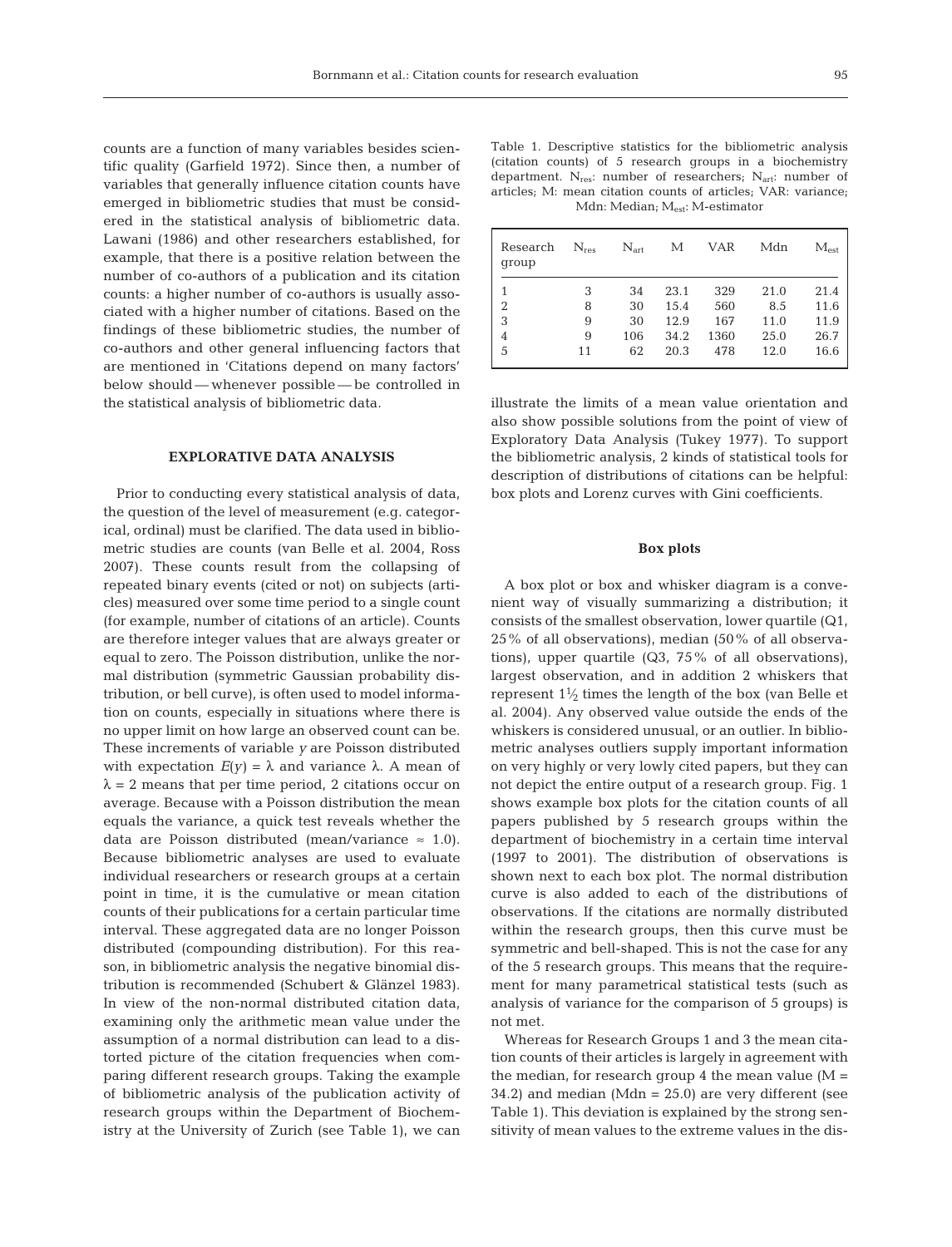

Fig. 1. Box plots for citation counts for 5 research groups in a biochemistry department. Small dots and curves show distribution of data

tribution (outliers). For instance, some articles published by research group 4 were cited more than 100 times (maximum = 235 citations). The whiskers make it possible to recognize the number of these outliers immediately. A robust alternative to the arithmetic mean that is less sensitive to outliers is Huber's M-estimator (Huber 1981). Huber's M-estimator does not eliminate the influence of outliers completely but minimizes it through a weighting, as Table 1 with the descriptive statistics shows: the mean value for Research Group 4 is now reduced from  $M = 34.2$ (mean) to  $M_{est} = 26.7$  (M-estimator) and approaches the median.

Research groups are frequently compared using the mean citation counts of their articles. If mean values are examined by appearances alone, Table 1 seems to show that there are distinct differences in the mean values between Research Group 4 and the other groups but also between Research Group 1 and Research Groups 2 and 3. In fact, however, these are only meaningful if the difference in means of the different research groups is statistically significant. A difference in the means is significant, if the variance of mean values between groups (signal) is distinctly higher than the variance within groups (noise). For testing, it is routine to use the analysis of variance (ANOVA). However, ANOVA requires normal distributed data and homogeneity of variance (same variance within groups), which is seldom the case in bibliometric analyses. As in Table 1 variance and mean value do not agree for all of the research groups, a negative

binomial distribution must be assumed instead of a Poisson distribution. The assumption of a negative binominal distribution makes it necessary to calculate a generalized linear model (PROC GENMOD, SAS) to test for differences between the groups. The results of the analysis show that overall there are statistically significant differences between research groups in the mean values ( $\chi^2(4) = 30.05$ , p < 0.05). *A posteriori* contrasts with Bonferroni correction were tested in order to determine what pair-wise differences in mean values are statistically significant. These pair-wise tests show that of all of the research groups, only Research Group 4 differs statistically significantly from Research Groups 2, 3, and 5. But no significant differences could be found between Research Group 1 and Research Groups 2 and 3, which a mere look at the mean values had suggested. That is why assessing

the differences in mean values only by looking at the values (signal) and without taking into account the variability within each research group (noise) can lead to misjudgments of the actual citation-impact differences between research groups.

## **Lorenz curve and Gini coefficient**

Average figures do not say much about the small core of highly cited articles, or highly productive researchers. When the research group is the unit of analysis, some measures of concentration should be computed in order to distinguish between research groups with 'collective strength' and groups with 'individual strength' (Daniel & Fisch 1990, Burrell 2006). In the Lorenz curve, the cumulative proportion of articles (*x*-axis) is plotted against the cumulative proportion of their total citations on the *y*-axis (Damgaard & Weiner 2000). Fig. 2 shows Lorenz curves for the cumulative percentage of articles and that of authors against the cumulative percentage of total citations for 3 research groups.

Lorenz curves capture the degree of inequality or concentration. If each article had equal value in its shares of the total citations, it would plot as a straight diagonal line, called the perfect equality line (see the dotted line in Fig. 2). If the observed curve deviates from the perfect equality line, the articles do not contribute equally strongly to the total number of citations (Fig. 2a,b). For example, for Research Group 1, 20% of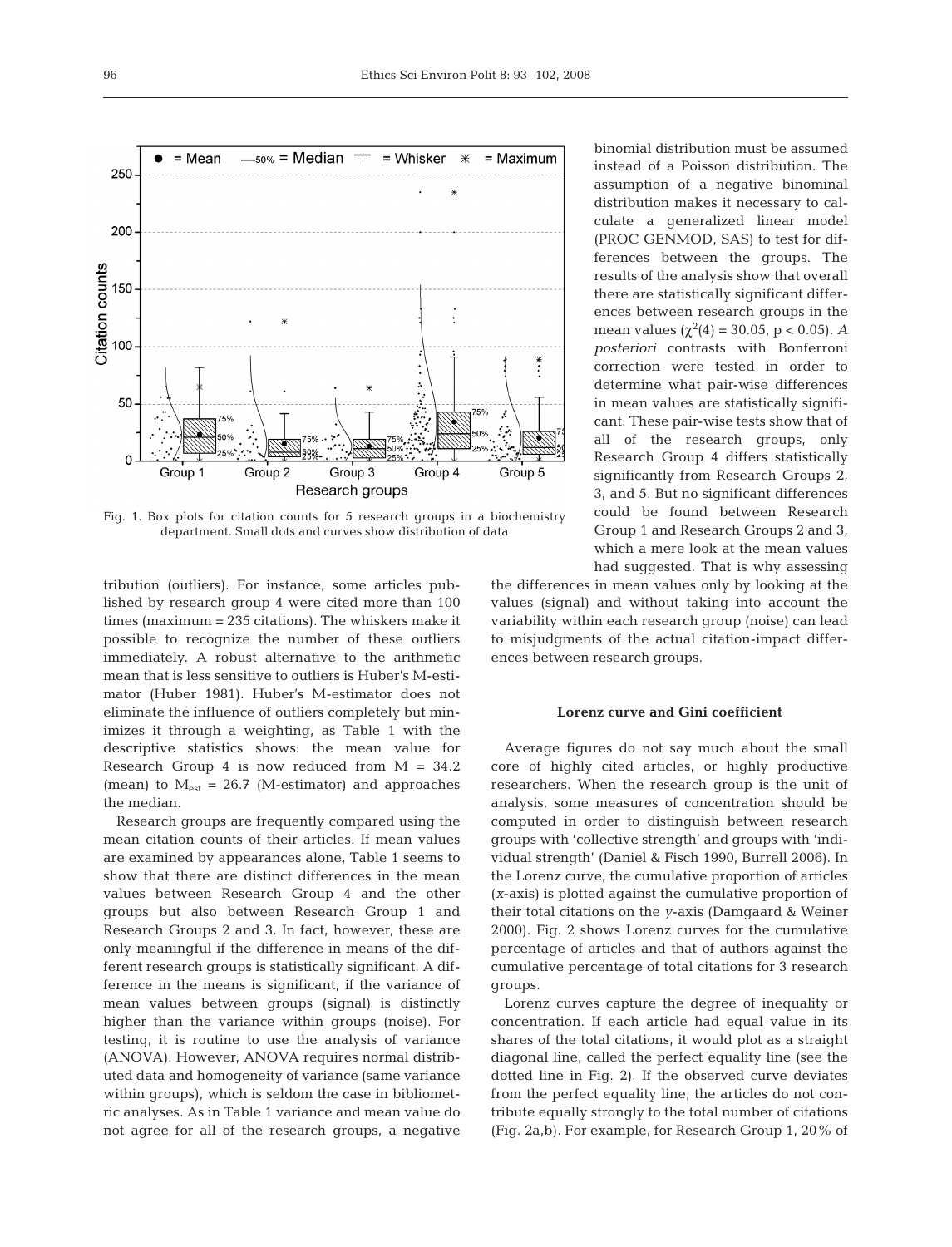

Fig. 2. Lorenz curves with Gini coefficients for (a,b) articles and citation counts and (c,d) authors and citation counts. Example: for Research Group 4, 20% of the authors receive approximately 90% of the total citations

the articles receive about 45% of the total citations, and for Research Group 2 the inequality is even greater: 20% of the articles receive >60% of the total citations. The degree of the concentration of the citations received by a few articles can also be expressed with the Gini coefficient (Atkinson 1970), a mathematical summary (area ratio) of inequality based on the Lorenz curve (ranging from  $0.0$  = perfect equality to  $1.0 =$  complete inequality), which at 0.61 is plainly higher for Research Group 2 than for Research Group 1 at 0.47.

If the total citation counts of whole research groups are compared, the implicit assumption is that each individual researcher in a research group has contributed an equal share in total citations. But Lorenz curves and Gini coefficients calculated for the authors of the articles (Fig. 2c,d) show clearly that this must not be the case: whereas in Research Group 1 20% of the authors receive 40% of the total citations, in Research Group 4, 20% of the authors receive a full 90% of the total citations. Research impact as measured by total citations is concentrated in very few members of the Research Group 4 in comparison to Research Group 1.

## **REFERENCE STANDARDS**

In research evaluation, a widely used approach is to compare the average number of citations to the oeuvre of a research group with that of the average number of citations to the field(s) in which the research group has published its papers (van Raan 2004, van Leeuwen 2007). The definition of research fields is based on a classification of journals into subject categories developed by Thomson Scientific. Each journal is classified as a whole to one or several subject categories. In general, this journal classification scheme proves to be of great value for research evaluation. But its limitations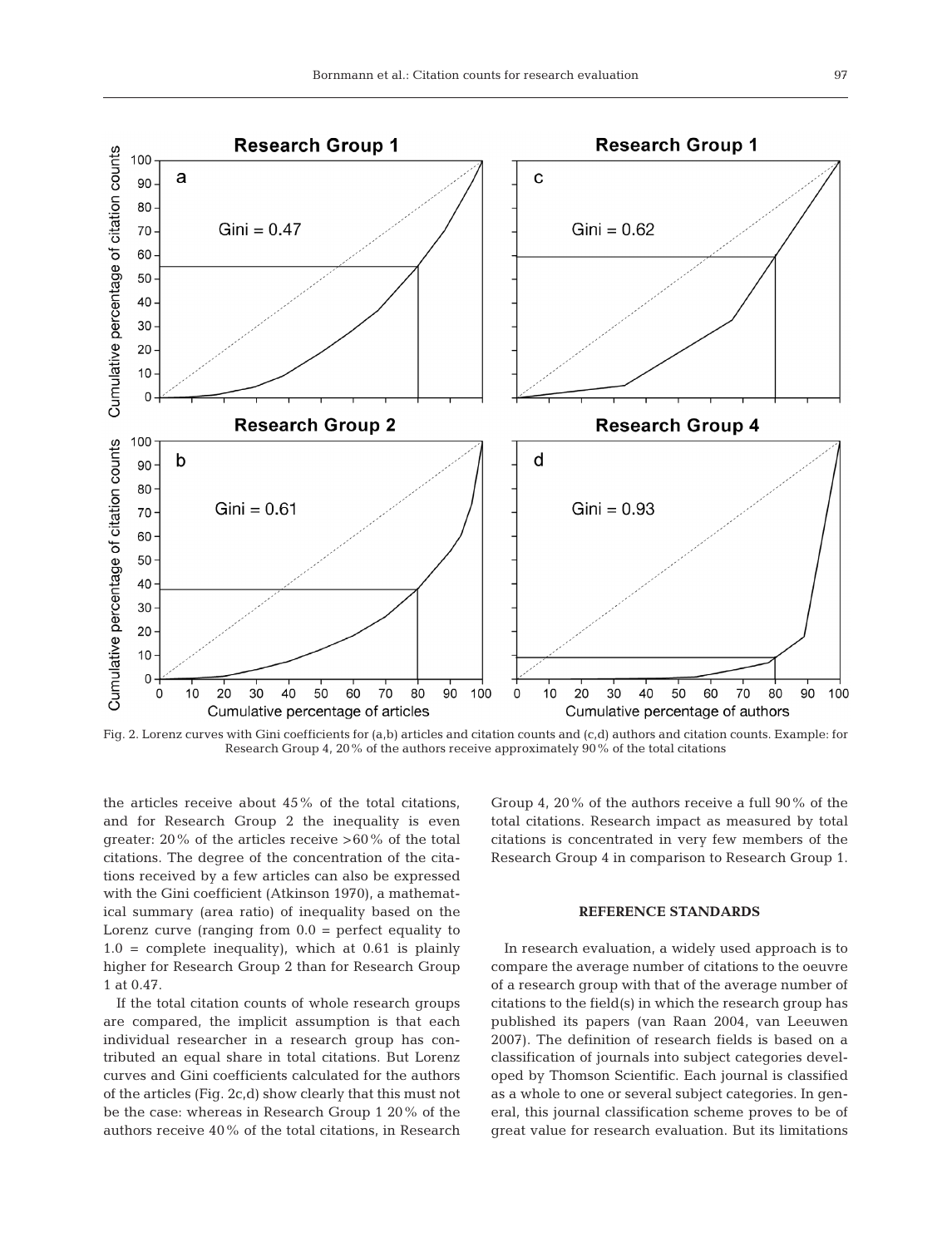become obvious in the case of (1) multidisciplinary journals such as *Nature* or *Science* (see, for example, Glänzel et al. 1999) and (2) highly specialized fields of research (e.g. Schubert & Braun 1996; Kostoff 2002). These limitations are illustrated with some examples below.

## **Multidisciplinary journals**

Because papers published in multidisciplinary journals are not assigned to a specific field but classified as multidisciplinary, reference standards based on journal classification schemes yield an incomplete picture of the research output of a given field. As a result, a considerable portion of the relevant literature is not captured (Rinia et al. 1993). In some cases, papers with the highest impact in a field are published in multidisciplinary journals and not in disciplinary ones. For example, take a research group in experimental immunology at the University of Zurich. The publication list of the research group contains 195 papers in the period from 1996 to 2001. On average, the group's papers published in journals classified as 'immunology' in the Essential Science Indicators — an analytical tool offering citation data for scientists, institutions, countries, journals and fields, published by Thomson Scientific — were cited 20.3 times  $(n = 94$  papers), in journals classified as 'clinical medicine' 36.6 times (n = 43), and in journals classified as 'multidisciplinary' as many as  $41.9$  times (n = 29). Expectedly, in terms of mean impact, the research group rates highest with papers published not in immunology journals but in multidisciplinary journals.

The example of the research group in experimental immunology shows that reference standards based on journal classification schemes (such as the journal set 'immunology') are based on only a fraction of papers effectively published in a given field. Consequently, the 'true' value of the reference standard, based on all papers published in the field of immunology, can not be established by the journal set approach.

## **Highly specialized fields of research**

The limitations of journal classification schemes can be illustrated taking another example, this time a highly specialized research group in the Department of Neurology at the University of Zurich. Investigating the vestibular and ocular motor system in humans, the research group is active in a field that has a small scientific community. In the period from 1999 to 2003 the research group published 48 papers that accumulated a total of 164 citations over a period of 3 yr after publication. We compared the average number of citations per publication,  $CPP = 164/48 = 3.42$ , with a reference standard based on (1) the journal classification scheme (journal sets) of the Journal Citation Reports produced by Thomson Scientific, and (2) the Medical Subject Headings (MeSH) of the bibliographic database MED-LINE (US National Library of Medicine). In contrast to the journal classification scheme, MeSH index terms are assigned on a paper-by-paper basis. Furthermore, MeSH terminology is arranged in a hierarchical structure and distinguishes fields of research at a much lower level. For a comparison of research groups, the subject classification approach based, for example, on MeSH index terms is therefore more appropriate than the journal classification approach. Both reference standards were calculated for papers published in 2003 and their citations over a 3 yr period, including self-citations.

For the neurology research group investigating the vestibular and ocular motor system in humans, the reference standard based on the journal classification scheme of the Journal Citation Reports varies between 2.31 for the journal set 'otorhinolaryngology' and 18.90 for 'multidisciplinary sciences'. The weighted reference standard is FCSm = 8.31, the weights being determined by the number of papers published by the research group in the respective field. As is usual in bibliometric analysis, we calculated the reference standards as the arithmetic mean of citations. The impact of the research group,  $CPP/FCSm = 3.42/8.31 =$ 0.41, lies far below the international standard of the field (see van Raan 2004).

For the reference standard based on the subject classification scheme, we retrieved all research articles indexed with the MeSH index terms 'eye movements' or 'reflex, vestibulo-ocular' from the MEDLINE database  $(n = 527)$  and searched their citations in the SCISEARCH database (Science Citation Index Expanded, produced by Thomson Scientific) at the online database host STN International (www.stninternational.de). The value for the reference standard amounts to  $\text{FCSm}_{\text{MeSH}} = 3.71$ ; therefore, the impact of the research group with CPP/FCS $m_{Mest}$  = 3.42/3.71 = 0.92 is about the international standard of the field.

In order to learn something about the exactness of this estimate, we estimated the confidence intervals (CI) for both of the bibliometric indicators. The result was a 95% CI of 2.58 to 4.25 for the CPP indicator and of 3.28 to 4.23 for the  $\text{FCSm}_{\text{MeSH}}$  indicator. The area in which contains 95% of all possible location parameters is therefore considerably larger with the CPP indicator than with the  $FCSm_{MeSH}$  indicator. The different exactness of the 2 estimates depends on the size of the sample; increasing the size of the sample leads generally to a smaller CI. However, the CPP/FCS $m_{Mest}$  indicator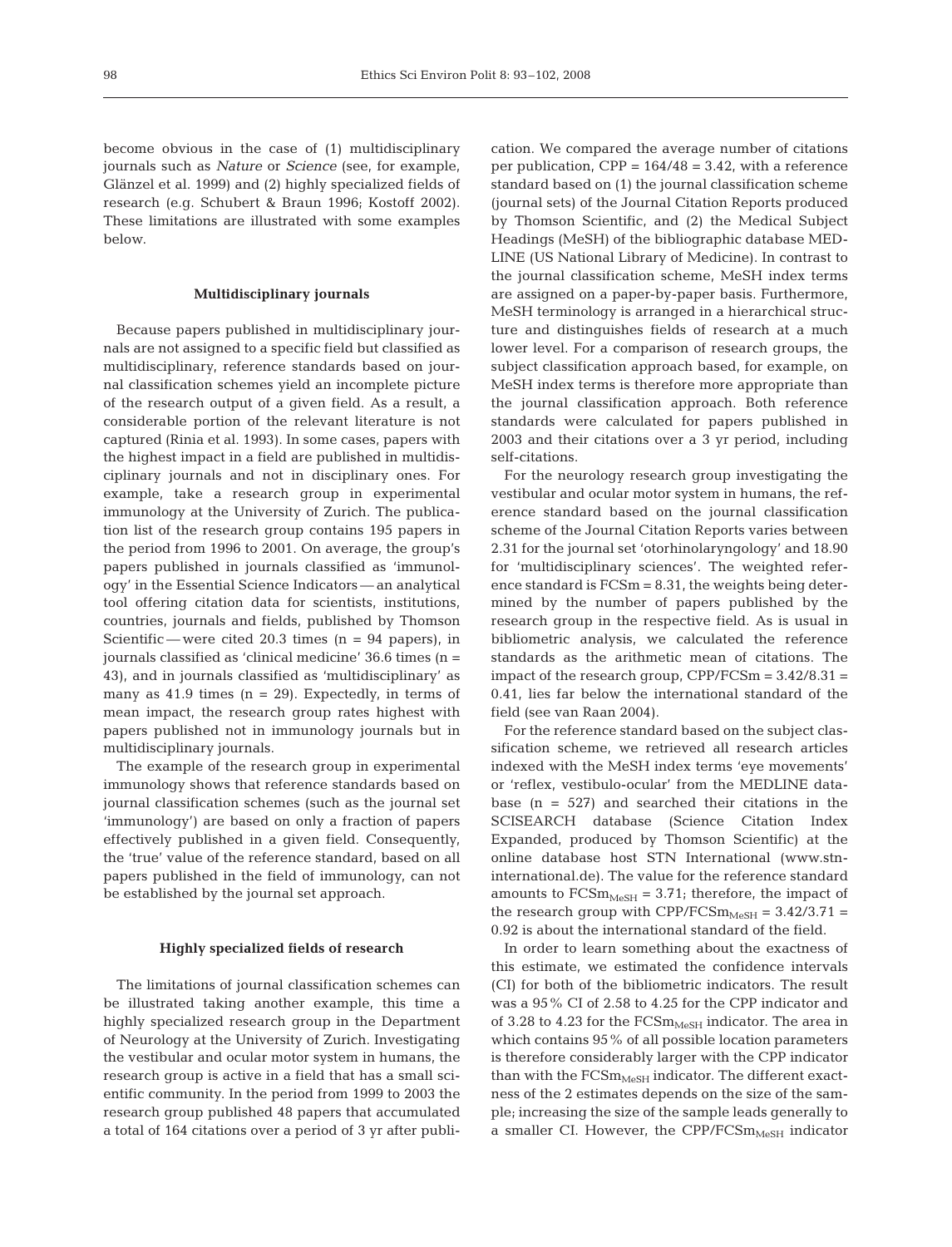does not take into account the different exactness of the 2 estimates. Since citation counts are not normally distributed but follow a negative binomial distribution (Schubert & Glänzel 1983), resampling methods (such as bootstrap) can be used for deriving estimates of CIs.

The average citation rate is in addition strongly influenced by individual, highly cited papers. In a statistical sense these highly cited papers can be viewed as outliers. As mentioned in 'Explorative data analysis', we calculated the M-estimator, resulting in a location parameter of 3.15 for CPP and 2.65 for  $FCSM<sub>MeSH</sub>$ . Accordingly, the impact of the research group is  $CPP/FCSM<sub>MeSH</sub> = 1.19$ , and thus considerably higher than the impact as calculated by the non-robust arithmetic mean, which amounts to 0.92.

The example shows that the evaluation of the research performance of a research group depends decisively on the selection of the reference standard. Especially the comparison with papers published in journals belonging to the journal set 'multidisciplinary sciences' is dubious in many cases, since multidisciplinary journals publish papers in a wide range of fields that have very different expected or average citation rates. The journal set 'multidisciplinary sciences' has a reference value of 18.90, which is very high in comparison with other journals. If research groups working in small and highly specialized fields of research are measured according to that journal set, this leads inevitably to invalid conclusions. In highly specialized fields there is only a small number of researchers that can potentially cite research findings, even if they are published in high-impact multidisciplinary journals. It is therefore reasonable to scrutinize the appropriateness of a reference standard as the case arises, especially when bibliometric analysis is used to inform decisions on the allocation of funds to research groups, for instance. Certainly, the level of aggregation is an important criterion for the selection of a reference standard. For citation analysis at a macro level (e.g. nations or universities), reference standards based on journal classification schemes may be a good choice, whereas for citation analysis at the meso or micro level (e.g. institutes, research groups or individual scientists), reference standards based on subject classification schemes may reveal a more differentiated picture (see also Schubert & Braun 1996).

# tific work on the advancement of scientific knowledge. They also reflect (social) factors that are unrelated to the accepted conventions of scholarly publishing (Bornmann & Daniel 2008). 'There are 'imperfections' in the scientific communications system, the result of which is that the importance of a paper may not be identical with its impact*.* The 'impact' of a publication describes its *actual* influence on surrounding research activities at a given time. While this will depend partly on its importance, it may also be affected by such factors as the location of the author, and the prestige, language, and availability of the publishing journal' (Martin & Irvine 1983, p. 70). Bibliometric studies published in recent years have revealed the general influence of this and a number of other factors on citation counts (see Peters & van Raan 1994, Bornmann & Daniel 2008). In order to control for these factors, further independent variables in addition to the variable of actual interest (see 'Explorative data analysis' above) should be considered in the statistical analysis of bibliometric data (see e.g. Bornmann & Daniel 2006).

## **Field dependent factors**

Citation practices vary between natural sciences and social sciences fields (Hurt 1987, Bazerman 1988, Braun et al. 1995a,b, Hargens 2000, Ziman 2000) and even within different areas (or clusters) within a single subfield (Lewison & Dawson 1998, Klamer & van Dalen 2002). According to Podlubny (2005), 'one citation in mathematics roughly corresponds to 15 citations in chemistry, 19 citations in physics, and 78 citations in clinical medicine' (p. 98). As the chance of being cited is related to the number of publications (and the number of scientists) in the field (Moed et al. 1985), small fields attract far fewer citations than more general fields (King 1987). For this reason, bibliometric comparisons of research groups should be conducted only within a field, or the fields in which the research groups work (or in which the publications appeared) should be included in the statistical analysis (see 'Reference standards' above).

## **Journal dependent factors**

There is some evidence that the order in which an article falls within a journal issue matters considerably for the influence that the article gathers (Laband & Piette 1994, Smart & Waldfogel 1996). More precisely, the first article (Ayres & Vars 2000) or a lead paper (Hudson 2007) in a scientific journal tends to produce more citations than other articles (these order-factors

## **CITATIONS DEPEND ON MANY FACTORS**

The research activity of a research group, publication of their findings, and citation of the publications by colleagues in the field are all social activities. This means that citation counts for the group's publications are not only an indicator of the impact of their scien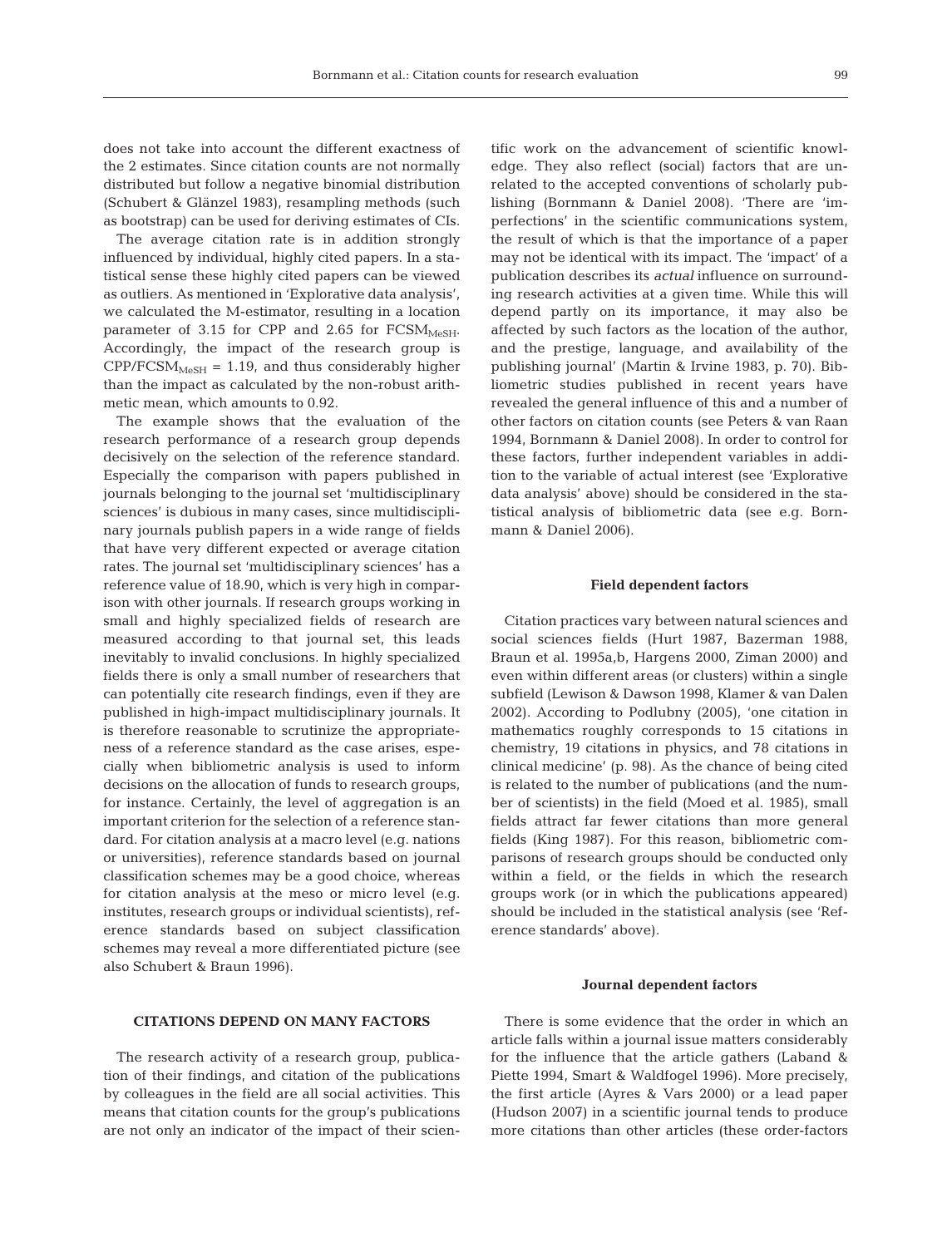might become less relevant in the e-journal era). Furthermore, journal accessibility, visibility, and internationality (Vinkler 1987, Yue & Wilson 2004) — as well as the impact, quality, or prestige of the journal — may influence the probability of citations (Cronin 1984, Moed et al. 1985, Seglen 1989, Tainer 1991, Meadows 1998, Boyack & Klavans 2005, van Dalen & Henkens 2005). This means that in the statistical analysis of citation counts, the Journal Impact Factor (provided by Thomson Scientific) of the journal in which the cited publications appeared should be included.

## **Article dependent factors**

Citation counts of methodology articles, review articles, research articles, letters, and notes (Shaw 1987, Cano & Lind 1991, MacRoberts & MacRoberts 1996, Aksnes 2006) differ considerably. For instance, review articles are generally expected to be cited more often than research articles. There is also a positive correlation between the citation frequency of publications and (1) the number of co-authors of the work (Lawani 1986, Baldi 1998, Beaver 2004), and (2) the number of the references within the work (Peters & van Raan 1994). And, as longer articles have more content that can be cited than do shorter articles, the sheer size of an article influences whether it is cited (Laband 1990, Stewart 1990, Abt 1993, Baldi 1998, Leimu & Koricheva 2005, Bornmann & Daniel 2007b, Hudson 2007). The document type, number of coauthors, number of references, and number of pages of the cited publication should accordingly be included in the statistical analysis as independent variables.

## **Author/reader dependent factors**

The language in which a paper is written influences the probability of citations (Cronin 1981, Liu 1997, Kellsey & Knievel 2004, van Raan 2005b). Englishlanguage publications generally are expected to be cited more frequently than papers published in other languages. Results from Mählck & Persson (2000), White (2001), and Sandström et al. (2005) show that citations are affected by social networks: authors cite primarily works by authors with whom they are personally acquainted. Cronin (2005) finds this hardly surprising, as it is to be expected that personal ties become manifest and strengthened, resulting in  $\blacktriangleright$  Baldi S (1998) Normative versus social constructivist progreater reciprocal exchange of citations over time. Considering these findings, therefore, the analysis of bibliometric data should also control for possible language and network effects.

# **CONCLUSIONS**

'Measurement of research excellence and quality is an issue that has increasingly interested governments, universities, and funding bodies as measures of accountability and quality are sought' (Steele et al. 2006, p. 278). Weingart (2005) notes that a general enthusiastic acceptance of bibliometric figures for evaluative purposes or for comparing the research success of scientists can be observed in institutions and government bodies today. The UK, for instance, is planning to base allocation of government funds for university research to a large extent on bibliometric indicators: 'The Government has a firm presumption that after the 2008 RAE [Research Assessment Exercise] the system for assessing research quality and allocating 'quality-related' (QR) research funding to universities from the Department for Education and Skills will be mainly metrics-based' (UK Office of Science and Technology 2006, p. 3).

With the easy availability of bibliometric data and ready-to-use tools for generating bibliometric indicators for evaluation purposes, there is a danger of improper use. We therefore recommend that the standards of good practice for analysis of bibliometric data and presentation and interpretation of the results presented here should always be considered. Conclusions comparing the research performance of research groups are valid only if (1) the scientific impact of the research groups and their publications is examined in a differentiated way using box plots as well as Lorenz curves and Gini coefficients (that is, in a way that goes beyond the typically used arithmetic mean value), (2) different reference standards are used to assess the impact of research groups and the appropriateness of the reference standards is examined critically, and (3) the fact that citations are a function of many influencing factors besides scientific quality is taken into consideration in the statistical analysis of citation counts for the publications of the group in question (e.g. Bornmann & Daniel 2006).

## LITERATURE CITED

- ▶ Abt HA (1993) Institutional productivities. Publ Astron Soc Pac 105:794–798
- ▶ Adam D (2002) The counting house. Nature 415:726-729
- ▶ Aksnes DW (2006) Citation rates and perceptions of scientific contribution. J Am Soc Inf Sci Technol 57:169–185
- ▶ Atkinson AB (1970) Measurement of inequality. J Econ Theory 2:244–263
- ▶ Ayres I, Vars FE (2000) Determinants of citations to articles in elite law reviews. J Legal Stud 29:427–450
- cesses in the allocation of citations: a network-analytic model. Am Sociol Rev 63:829–846
- Bazerman C (1988) Shaping written knowledge. The genre and activity of the experimental article in science. University of Wisconsin Press, Madison, WI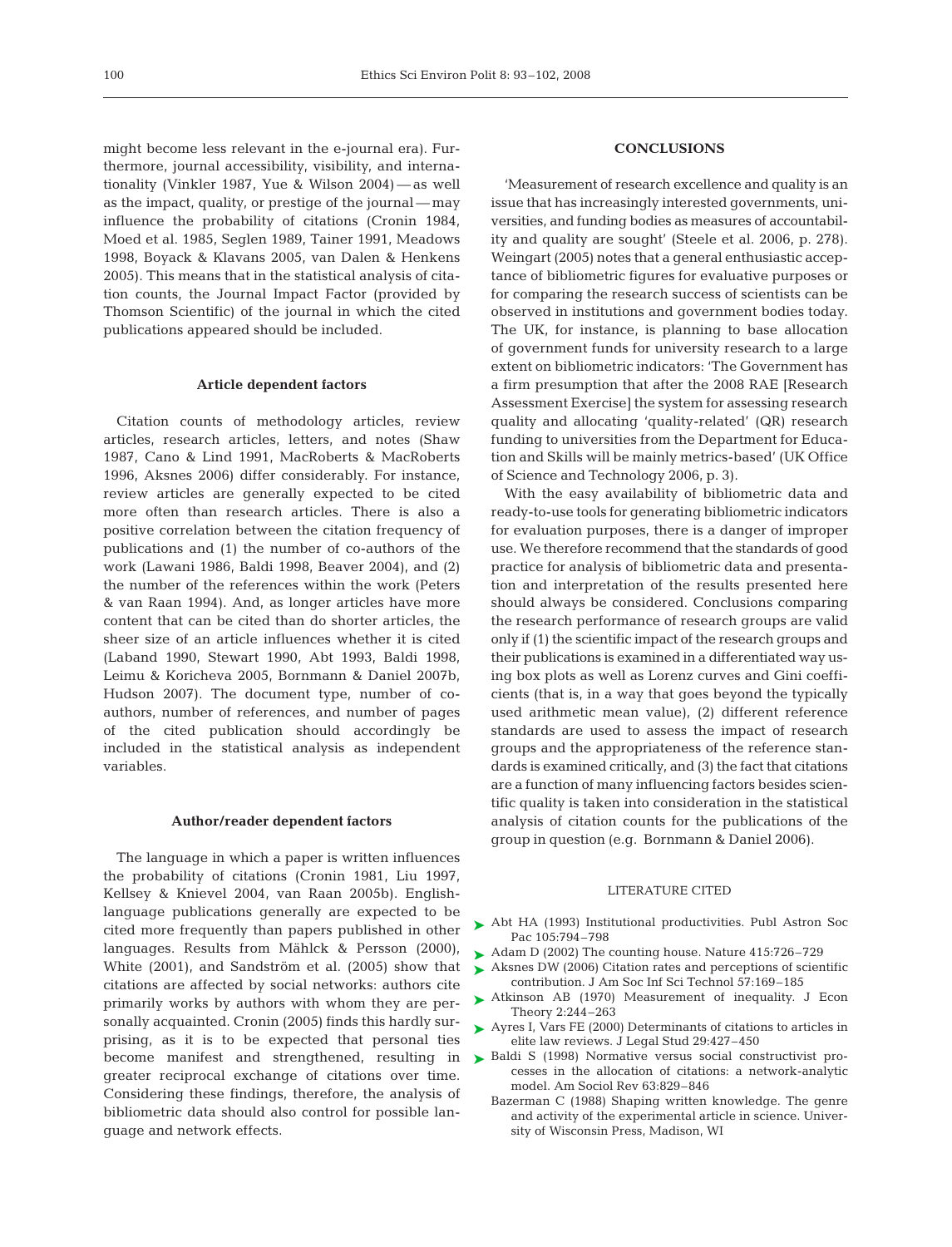- ► Beaver DB (2004) Does collaborative research have greater ► Hargens LL (2000) Using the literature: reference networks, epistemic authority? Scientometrics 60:399–408
- ► Bornmann L, Daniel HD (2006) Selecting scientific excellence through committee peer review — a citation analysis of publications previously published to approval or rejection of post-doctoral research fellowship applicants. Scientometrics 68:427–440
	- Bornmann L, Daniel HD (2007a) Functional use of frequently and infrequently cited articles in citing publications. A content analysis of citations to articles with low and high citation counts. In: Torres-Salinas D, Moed HF (eds) Proc 11th Int Conf Int Soc Scientometrics Informetrics. Spanish Research Council (CSIC), Madrid, p 149–153
- ► Bornmann L, Daniel HD (2007b) Multiple publication on a single research study: Does it pay? The influence of number of research articles on total citation counts in biomedicine. J Am Soc Inf Sci Technol 58:1100–1107
	- Bornmann L, Daniel HD (2008) What do citation counts measure? A review of studies on citing behavior. J Doc 64:45–80
	- Boyack KW, Klavans R (2005) Predicting the importance of current papers. In: Ingwersen P, Larsen B (eds) Proc 10th Int Conf Int Soc Scientometrics Informetrics. Karolinska University Press, Stockholm, p 335–342
- ► Braun T, Glänzel W, Grupp H (1995a) The scientometric weight of 50 nations in 27 science areas, 1989–1993. 1. All fields combined, mathematics, engineering, chemistry and physics. Scientometrics 33:263–293
- ▶ Braun T, Glänzel W, Grupp H (1995b) The scientometric weight of 50 nations in 27 science areas, 1989–1993. 2. Life sciences. Scientometrics 34:207–237
- ▶ Burrell QL (2006) Measuring concentration within and coconcentration between informetric distributions: an empirical study. Scientometrics 68:441–456
- ► Cano V, Lind NC (1991) Citation life-cycles of ten citation classics. Scientometrics 22:297–312
	- Cronin B (1981) Transatlantic citation patterns in educational psychology. Soc Sci Inf Stud 24:48–51
	- Cronin B (1984) The citation process; the role and significance of citations in scientific communication. Taylor Graham, Oxford
	- Cronin B (2005) Warm bodies, cold facts: the embodiment and emplacement of knowledge claims. In: Ingwersen P, Larsen B (eds) Proc 10th Int Conf Int Soc Scientometrics Informetrics. Karolinska University Press, Stockholm, p 1–12
	- size or fecundity. Ecology 81:1139–1142
- ▶ Daniel HD (2005) Publications as a measure of scientific advancement and of scientists' productivity. Learned Publishing 18:143–148
- ▶ Daniel HD, Fisch R (1990) Research performance evaluation in German university sector. Scientometrics 19:349–361
- ► Garfield E (1972) Citation analysis as a tool in journal evaluation: journals can be ranked by frequency and impact of citations for science policy studies. Science 178:471–479
	- Garfield E, Welljamsdorof A (1992) Citation data: their use as quantitative indicators for science and technology evaluation and policy-making. Current Contents 49:5–13
	- Garfield E, Malin MV, Small H (1978) Citation data as science indicators. In: Elkana Y, Lederberg J, Merton RK, Thackray A, Zuckerman H (eds) Toward a metric of science: the advent of science indicators. John Wiley, New York, p 179–207
- ► Glänzel W, Schubert A, Czerwon HJ (1999) An item-by-item subject classification of papers published in multidisciplinary and general journals using reference analysis. Scientometrics 44:427–439
- reference contexts, and the social structure of scholarship. Am Sociol Rev 65:846–865
- Huber PJ (1981) Robust statistics. Wiley, New York, NY
- $\blacktriangleright$  Hudson J (2007) Be known by the company you keep: citations: quality or chance? Scientometrics 71:231–238
- ► Hurt CD (1987) Conceptual citation differences in science, technology, and social sciences literature. Inf Process Manag 23:1–6
	- Kellsey C, Knievel JE (2004) Global English in the humanities? A longitudinal citation study of foreign-language use by humanities scholars. Coll Res Libr 65:194–204
- ► King DA (2004) The scientific impact of nations: what different countries get for their research spending. Nature 430:311–316
- ► King J (1987) A review of bibliometric and other science indicators and their role in research evaluation. J Inf Sci 13:261–276
- $\blacktriangleright$  Klamer A, van Dalen HP (2002) Attention and the art of scientific publishing. J Econ Methodol 9:289–315
- ► Kostoff RN (2002) Citation analysis of research performer quality. Scientometrics 53:49–71
- ► Laband DN (1990) Is there value-added from the review process in economics? Preliminary evidence from authors. Q J Econ 105:341–352
- ► Laband DN, Piette MJ (1994) Favoritism versus search for good papers: empirical evidence regarding the behavior of journal editors. J Polit Econ 102:194–203
- ► Lawani SM (1986) Some bibliometric correlates of quality in scientific research. Scientometrics 9:13–25
- ► Leimu R, Koricheva J (2005) What determines the citation frequency of ecological papers? Trends Ecol Evol 20: 28–32
- ► Lewison G, Dawson G (1998) The effect of funding on the outputs of biomedical research. Scientometrics 41:17–27
- ► Liu ZM (1997) Citation theories in the framework of international flow of information: new evidence with translation analysis. J Am Soc Inf Sci 48:80–87
- ► MacRoberts MH, MacRoberts BR (1996) Problems of citation analysis. Scientometrics 36:435–444
- ► Mählck P, Persson O (2000) Socio-bibliometric mapping of intra-departmental networks. Scientometrics 49:81–91
- ▶ Martin BR, Irvine J (1983) Assessing basic research: some partial indicators of scientific progress in radio astronomy. Res Policy 12:61–90
- Damgaard C, Weiner J (2000) Describing inequality in plant  $\quadblacktriangleright$  May RM (1997) The scientific wealth of nations. Science 275:793–796
	- McClellan JE (2003) Specialist control: the publications committee of the Academie Royal des Sciences (Paris) 1700–1793. Transactions of the American Philosophical Society, Vol. 93, American Philosophical Society, Philadelphia, PA
	- Meadows AJ (1998) Communicating research. Academic Press, London
	- Moed HF (2005) Citation analysis in research evaluation. Springer, Dordrecht
	- Moed HF, Burger WJM, Frankfort JG, van Raan AFJ (1985) ➤ The use of bibliometric data for the measurement of university research performance. Res Policy 14:131–149
		- Neuhaus C, Daniel HD (2008) Data sources for performing citation analysis: an overview. J Doc (in press)
	- ▶ Peters HPF, van Raan AFJ (1994) On determinants of citation scores: a case study in chemical engineering. J Am Soc Inf Sci 45:39–49
	- ► Podlubny I (2005) Comparison of scientific impact expressed by the number of citations in different fields of science. Scientometrics 64:95–99